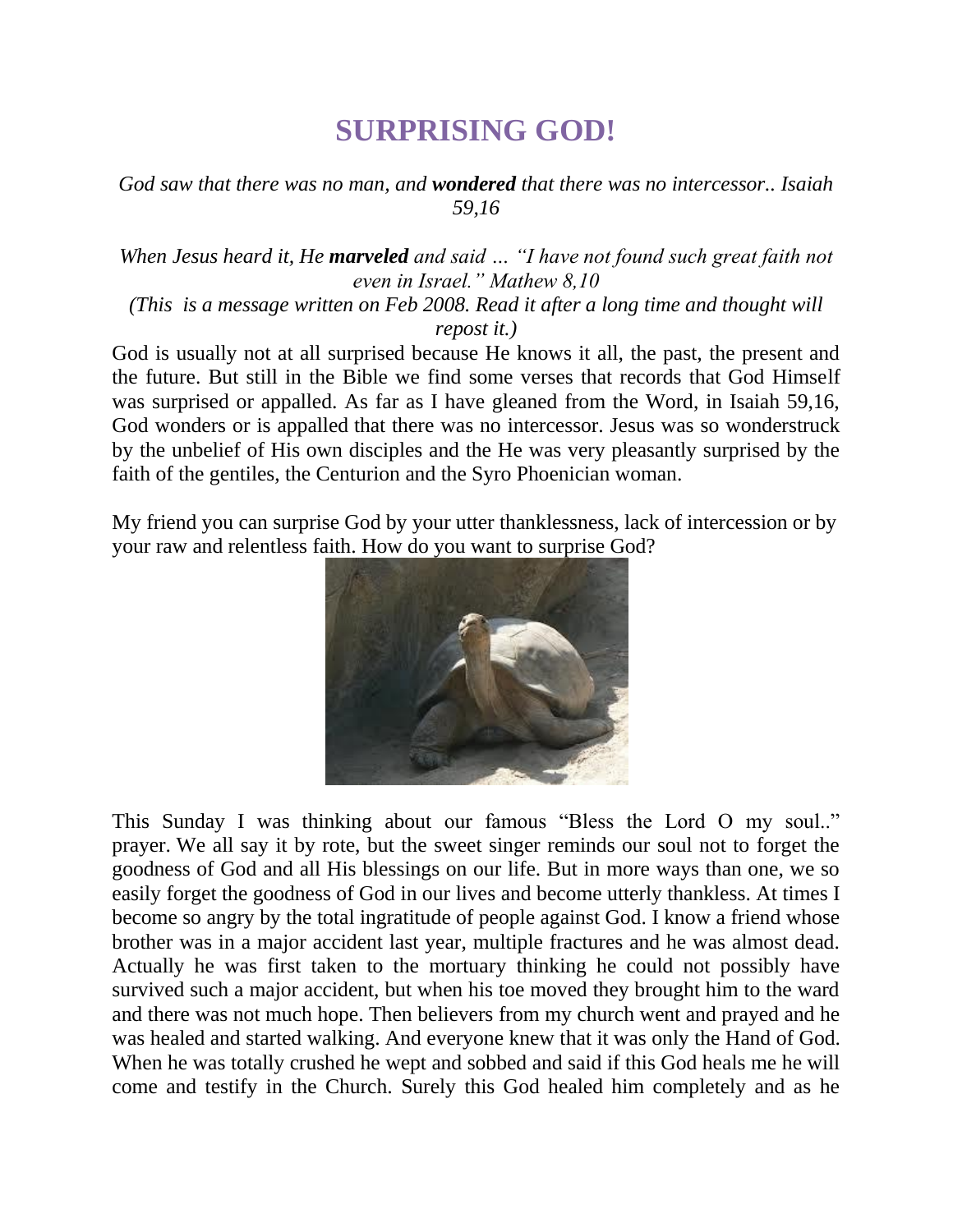walked out of the hospital healed completely he totally forgot about that God who healed him. I am still not able to digest this brother's forgetfulness of God's goodness. Even this day I ask his sister about him, he seems to have taken for granted that he ought to be healed and he has gone back to his old ways of sin!

May be some of us are not so blatantly ungrateful as this brother, but we surely are in many little things. When we are depressed or we have some trials or temptations the first thing we do is to bang the door on the face of God or just turn and walk away from Him. I have often said, "Lord enough is enough. I don't want to speak or write again." But then as I was thinking I realized none of us would never resign or turn back on our corporate offices or universities or colleges for whatever atrocities and injustice we face out there. But why do we so easily take it out on God? Why , because He is so loving, because He understands, because we can shake our fist on His face? Why, why, why do we do it to God what we would not even dare dream of doing it against our secular bosses? Why do we take him so much for granted?

As I look on the lives of many of you who are reading this my question is, " Are you doing what God has called you for or have you turned your back on the hearkening voice of God since you went through trials and temptations?" Your honest answer will show where you are.

You may think "Is God's kingdom going to suffer because I am not ministering?" SURELY NOT! For our God can make the stones to speak and minister! But you and I surely will be the pitiable losers. We would surely miss the glorious riches in Christ. Of course I do agree at certain points going on can be so tough. I know of the days and nights when I have only cried and cried and somehow I used to drag myself to do what God has apportioned for me. Especially those days I have seen God's healing touch upon the souls in a very powerful manner. When I see that smile, you know it is worth all the pain, all the tears in the world. I do not want to miss out on that glorious riches which God has for me despite all the struggles.

My friend you can surprise God by your utter thanklessness, lack of intercession or by your raw and relentless faith. How do you want to surprise God?

We are entering into days where the clock of God's grace is fast ticking to a close.

Would you stand in the gap and pray(Ezekiel 22,30), or run like Aaron carrying the fire of God between the dead and the living(Numbers 16,47-48)? Or are you going to sit and nurse your hurts or keep licking your wounds and walking away from the glory of serving and building God's unshakeable Kingdom here on earth? No one else can